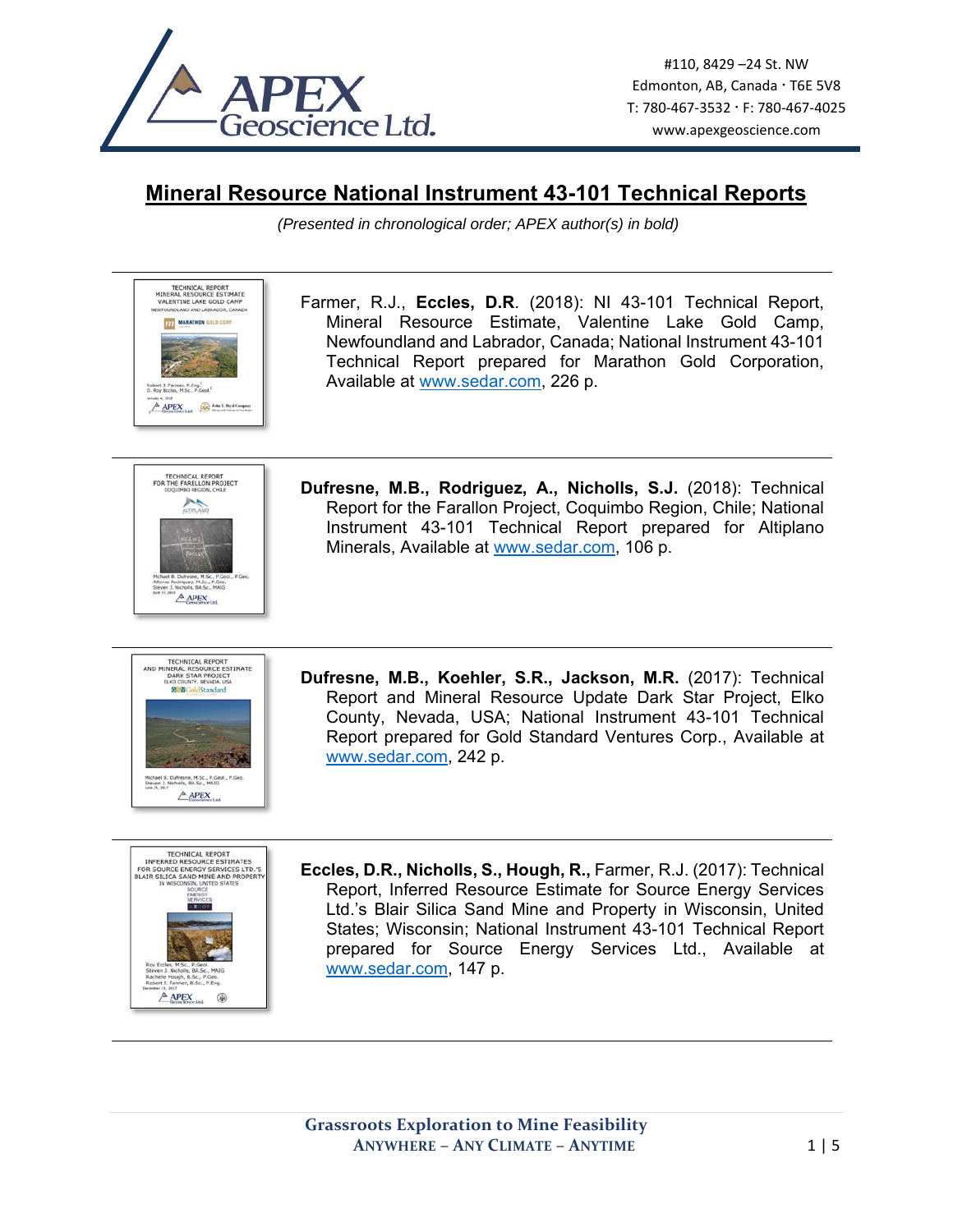



**Eccles, D.R., Nicholls, S.,** Farmer, R.J. (2017): Technical Report, Indicated and Inferred Resource Estimates for Source Energy Services Ltd.'s Preston Silica Sand Mine and Property, Wisconsin, United States; National Instrument 43-101 Technical Report prepared for Source Energy Services Ltd., Available at www.sedar.com, 153 p.



- TECHNICAL REPORT SOURCE ESTIMATE UPDATE<br>PINION PROJECT<br>ELKO COUNTY, NEVADA, USA RESOU  $\frac{1}{2}$ Michael B. Dufresne, M.Sc., P.Geol., P.Ge<br>Steven J. Nicholls, BA.Sc., MAIG  $A$  APEX
- **Eccles, D.R., Nicholls, S., Hough, R.,** Farmer, R.J. (2017): Technical Report, Indicated and Inferred Resource Estimates for Source Energy Services Ltd.'s Sumner Silica Sand Mine and Property in Wisconsin, United States; National Instrument 43-101 Technical Report prepared for Source Energy Services Ltd., Available at www.sedar.com, 157 p.
- **Dufresne, M.B., Nicholls, S.J.** (2016): Technical Report Resource Estimate Update Pinion Project, Elko County, Nevada, USA; National Instrument 43-101 Technical Report prepared for Gold Standard Ventures Corp., Available at www.sedar.com, 220 p.



**Eccles, D.R., Nicholls, S., Hough, R.** (2015): 2015 Indicated and Inferred resource estimate at the Graphite Creek Property, Alaska, USA. National Instrument 43-101 Technical Report prepared for Graphite One Resources Inc. Available at www.sedar.com, 144 p.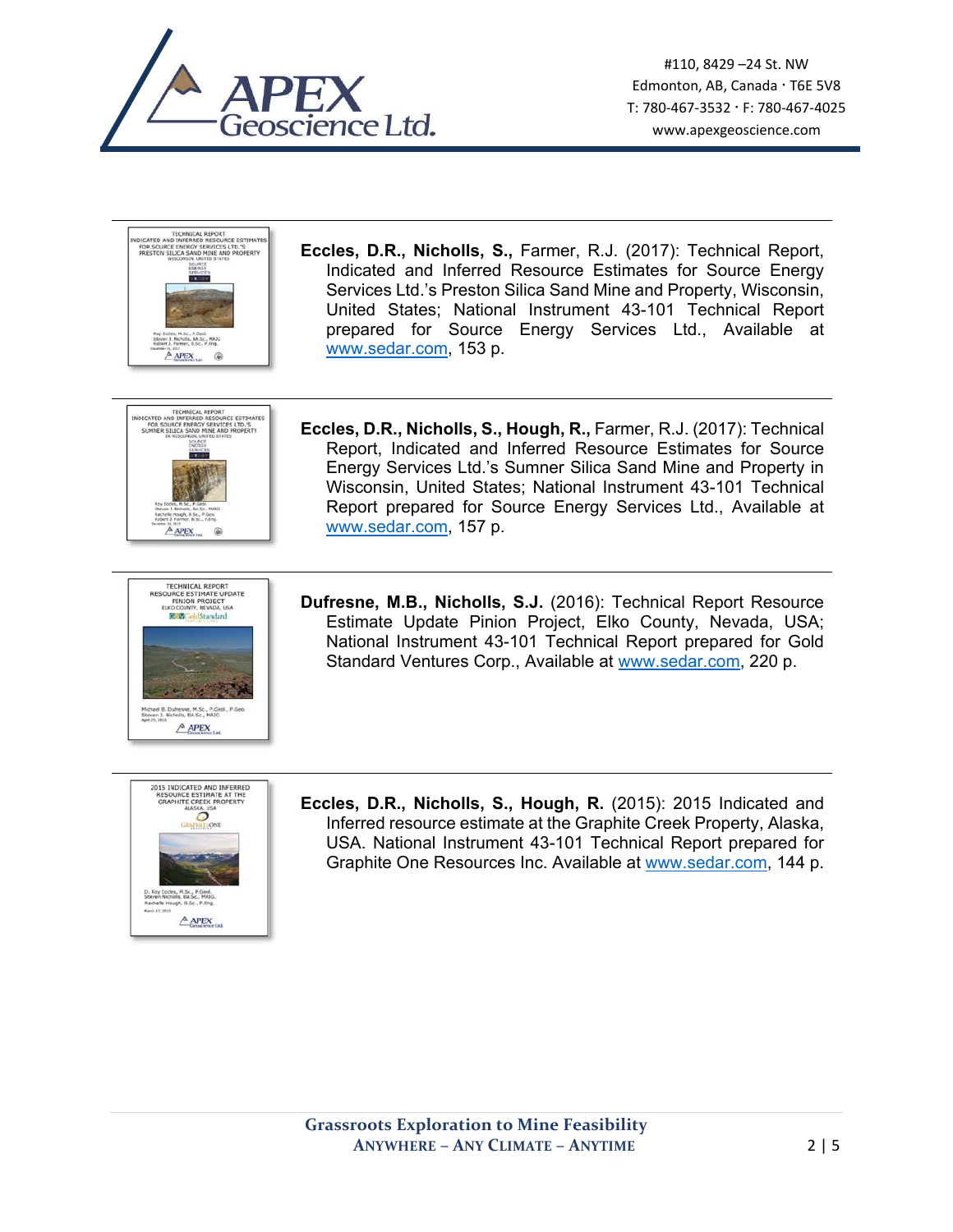



**Eccles, D.R., Nicholls, S., Atkinson, B.** (2015): Inferred Crush Rock Aggregate Resource Estimate for the Richardson Property, Northeastern Alberta, Canada; National Instrument 43-101 Technical Report prepared for Athabasca Minerals Inc., Available at www.sedar.com, 136 p.



**Dufresne, M.B., Raffle, K., Nicholls, S.** (2014): Technical Report on the Chu Chua Property, British Columbia, Canada; National Instrument 43-101 Technical Report prepared for Newport Exploration Ltd., Available at www.sedar.com, 125 p.



**Eccles, D.R.**, Zdunczyk, M.J., **Nicholls, S.** (2014): Inferred Frac Sand Resource Estimate for the Firebag Property, Northeastern Alberta, Canada; National Instrument 43-101 Technical Report prepared for Athabasca Minerals Inc., Available at www.sedar.com, 112 p.



**Eccles, D.R., Nicholls, S.** (2014): Technical Report, expanded inferred resource estimate at the Graphite Creek Property, Alaska, USA. National Instrument 43-101 Technical Report prepared for Graphite One Resources Inc. Available at www.sedar.com, 119 p.



**Dufresne, M.B., Nicholls, S.** (2013): Technical Report on the Updated Mineral Resource for the Wild Rose – Tam O'Shanter Property, Greenwood Area, South-Central British Columbia, Canada; National Instrument 43-101 Technical Report prepared for Golden Dawn Minerals Inc. Available at www.sedar.com, 217 p.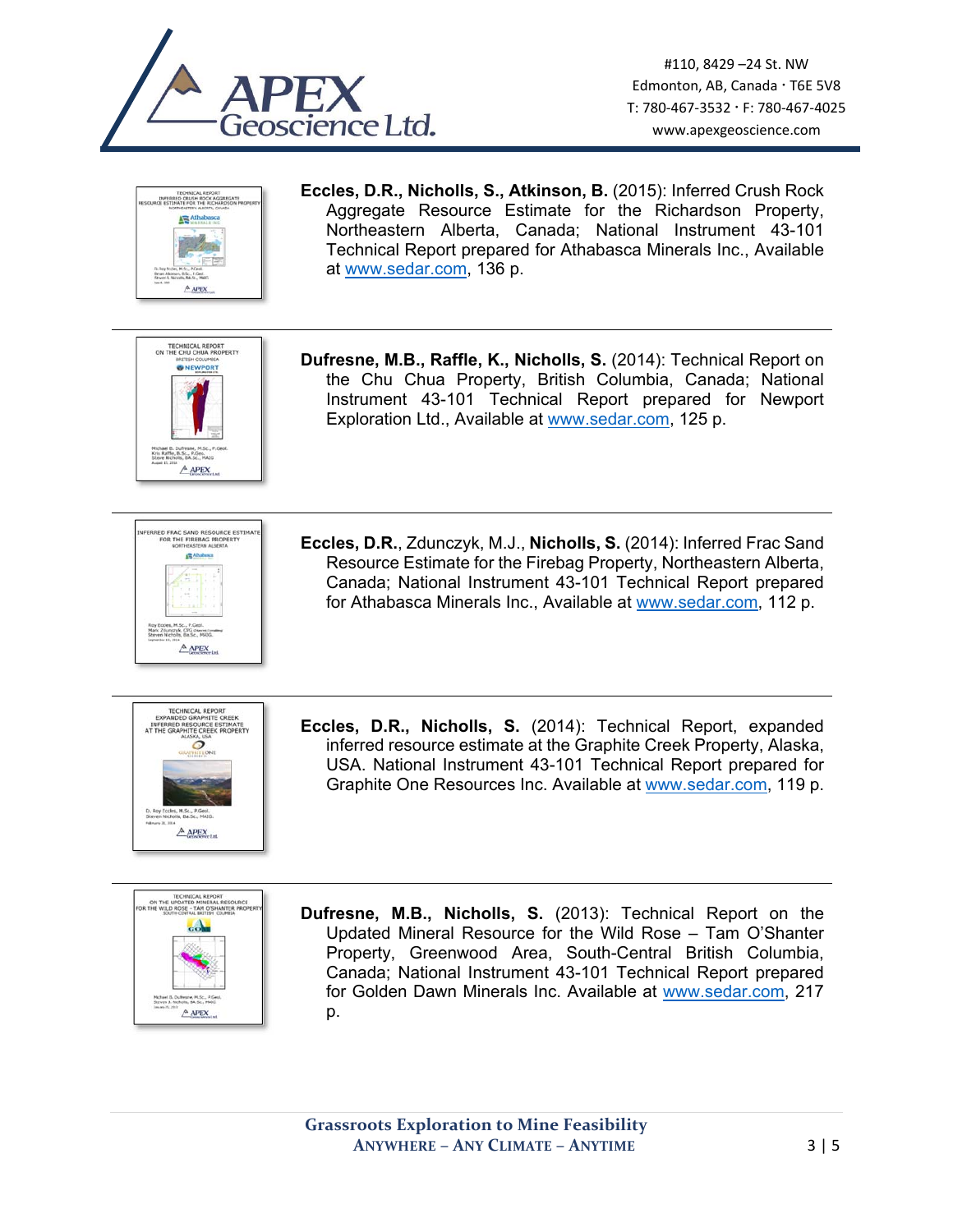



**Dufresne, M.B.,** Sim., R., Davis., B. (2013): Technical Report and Resource Update for the Angilak Property, Kivalliq Region, Nunavut, Canada; National Instrument 43-101 Technical Report prepared for Kivalliq Energy Corp. Available at www.sedar.com, 174 p.



**Eccles, D.R., Nicholls, S., Dufresne, M.B.** (2013): Technical Report, consolidated and updated inferred resource estimate for the Buckton Zone, SBH Property, Northeast Alberta. National Instrument 43-101 Technical Report prepared for DNI Metals Inc. Available at www.sedar.com, 136 p.



**Dufresne, M.B.**, Sim, R., Davis, B. (2012): Technical Report and Resource update for the Angilak Project, Kivalliq Region, Nunavut. National Instrument 43-101 Technical Report prepared for Kivalliq Energy Corp. Available at www.Sedar.com, 187 p.



**Eccles, D.R., Nicholls, S., Dufresne, M.B.** (2012): Technical Report, inferred resource estimate of the Labiche formation and its potential to add to the overall metal content of the Buckton Zone, SBH Property, Northeast Alberta. National Instrument 43-101 Technical Report prepared for DNI Metals Inc. Available at www.sedar.com, 153 p.



**Eccles, D.R., Dufresne, M.B., McMillan, K.**, Touw, J. and Clissold, R.J. (2012): Inferred Li-K-B-Br-Ca-Mg-Na resource report on lithium-enriched formation water, Valleyview Property, westcentral Alberta. National Instrument 43-101 Technical Report prepared for Lithium Exploration Group Inc., 244 p.